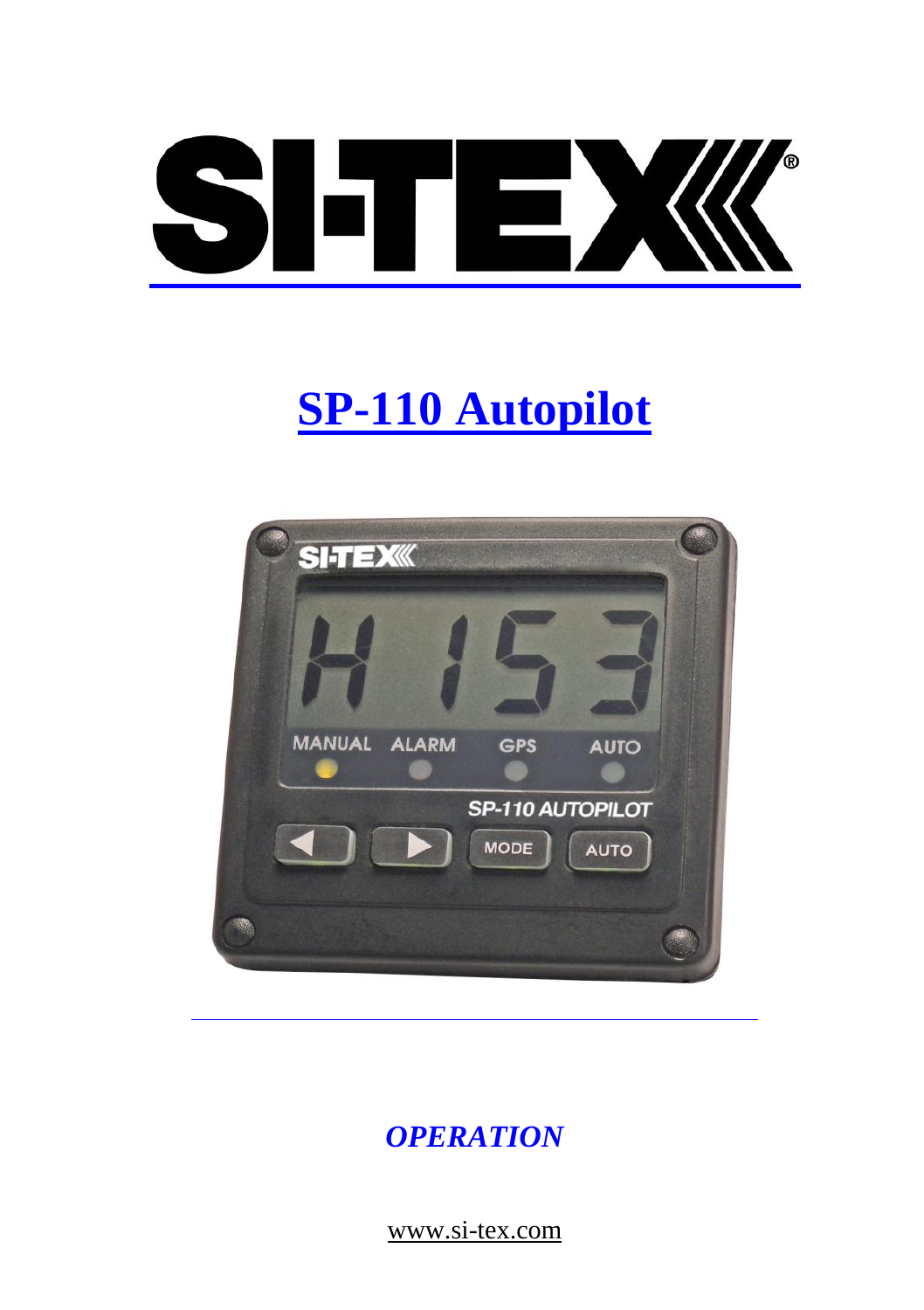# Warning!

**WHEN USING THE AUTOPILOT AN ADEQUATE WATCH SHOULD BE MAINTAINED AT ALL TIMES.**

**THE AUTOPILOT MUST BE PLACED IN MANUAL MODE WHEN EVER THE VESSEL IS STATIONARY** 

**THE AUTOPILOT SHOULD NOT BE USED WHILE NAVIGATING IN RESTRICTED WATERS**



\*Dashed line only applicable for SP-110R when rudder feedback unit (RFU) is required.

Refer to Installation & Service Manual for information on installation of autopilot system and interconnection diagrams.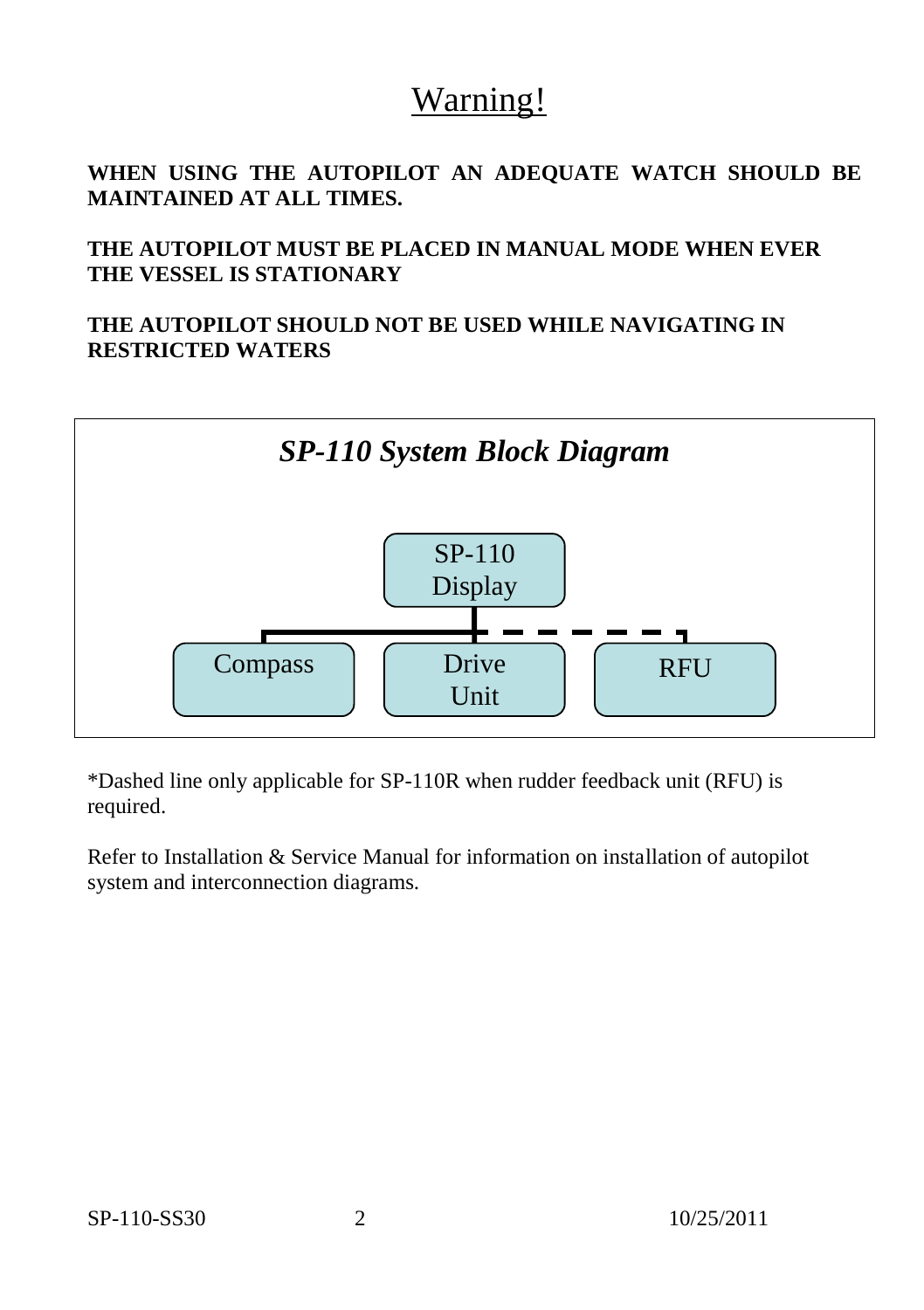#### *Basic Operation – Non Rudder Feedback Version*

Switch on power to autopilot. Display shows boat heading - example H123. MANUAL light (LED) will be on. Steer vessel to course.

To engage autopilot for automatic steering: Press AUTO. Display will show heading for autopilot to steer - example A123. AUTO light (LED) will be on. Press ◄ to adjust course to port. Press ► to adjust course to starboard

To disengage autopilot for manual steering: Press AUTO. Display will show boat heading. MANUAL light on

To set rudder response (rudder angle ratio) Press MODE. Display will show a number - example r 05. Press ► to increase rudder setting. Press ◄ to decrease setting. 3 seconds after adjustment pilot will return display to normal.

To switch LCD back light on or off. Press MODE MODE Press  $\triangleleft$  or  $\triangleright$  to turn light on. Press  $\triangleleft$  or  $\triangleright$  again to turn light off. To return pilot to normal continue pressing MODE.

#### *Waypoint Steering*

*Note: Before engaging waypoint steering mode, a route or destination must be programmed and selected in the GPS plotter for the autopilot to follow*

To engage waypoint steering:

Press both AUTO and MODE buttons together. GPS light will be on. The autopilot will lock on to "course to steer" as requested by the GPS plotter. Displays shows bearing to waypoint (BTW).

If no GPS data is received by the SP-110, "NO GPS DATA" alarm will function. Both GPS and ALARM lights will flash on and off.

To disengage GPS mode:

Press AUTO button. Pilot will return to MANUAL operation.

*.*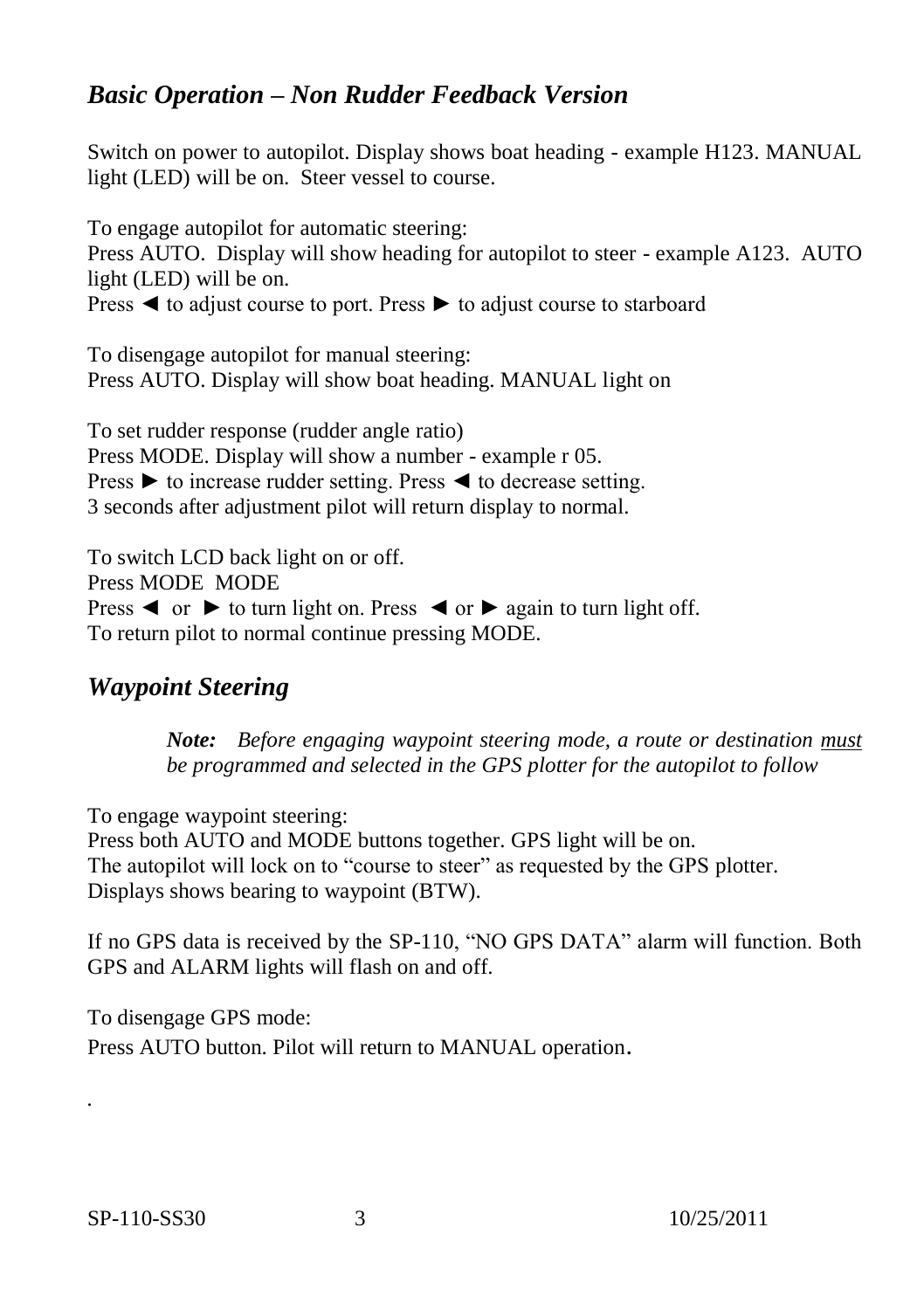#### *Basic Operation – Rudder Feedback Version*

Switch on power to autopilot. Display shows boat heading - example H123. MANUAL light (LED) will be on. Steer vessel to course.

To engage autopilot for automatic steering: Press AUTO. Display will show heading for autopilot to steer - example A123. AUTO light (LED) will be on. Press ◄ to adjust course to port. Press ► to adjust course to starboard

To disengage autopilot for manual steering: Press AUTO. Display will show boat heading. MANUAL light on

To set sensitivity (course deadband): Press MODE. Display will show a number - example: S 04 Press  $\blacktriangleleft$  to decrease sensitivity. Press  $\blacktriangleright$  to increase. Low number = narrow deadband. High number  $=$  wide deadband 3 seconds after adjustment pilot display reverts to normal.

To set rudder response (rudder angle ratio): Press MODE - MODE. Display will show a number - example r 05 Press ► to increase rudder setting. Press ◄ to decrease setting. Low number  $=$  small rudder angle. High number  $=$  large rudder angle. 3 seconds after adjustment pilot display reverts to normal.

To view rudder angle: Press MODE - MODE – MODE: Display shows rudder angle position – example Pt 02 (2<sup>o</sup> port rudder) Display will change with rudder movement. To return pilot to normal continue pressing MODE

To switch LCD back light on or off: Press MODE - MODE – MODE – MODE: Press  $\triangleleft$  or  $\triangleright$  to turn light on. Press  $\triangleleft$  or  $\triangleright$  again to turn light off. To return pilot to normal continue pressing MODE.

*For waypoint steering refer page 3.*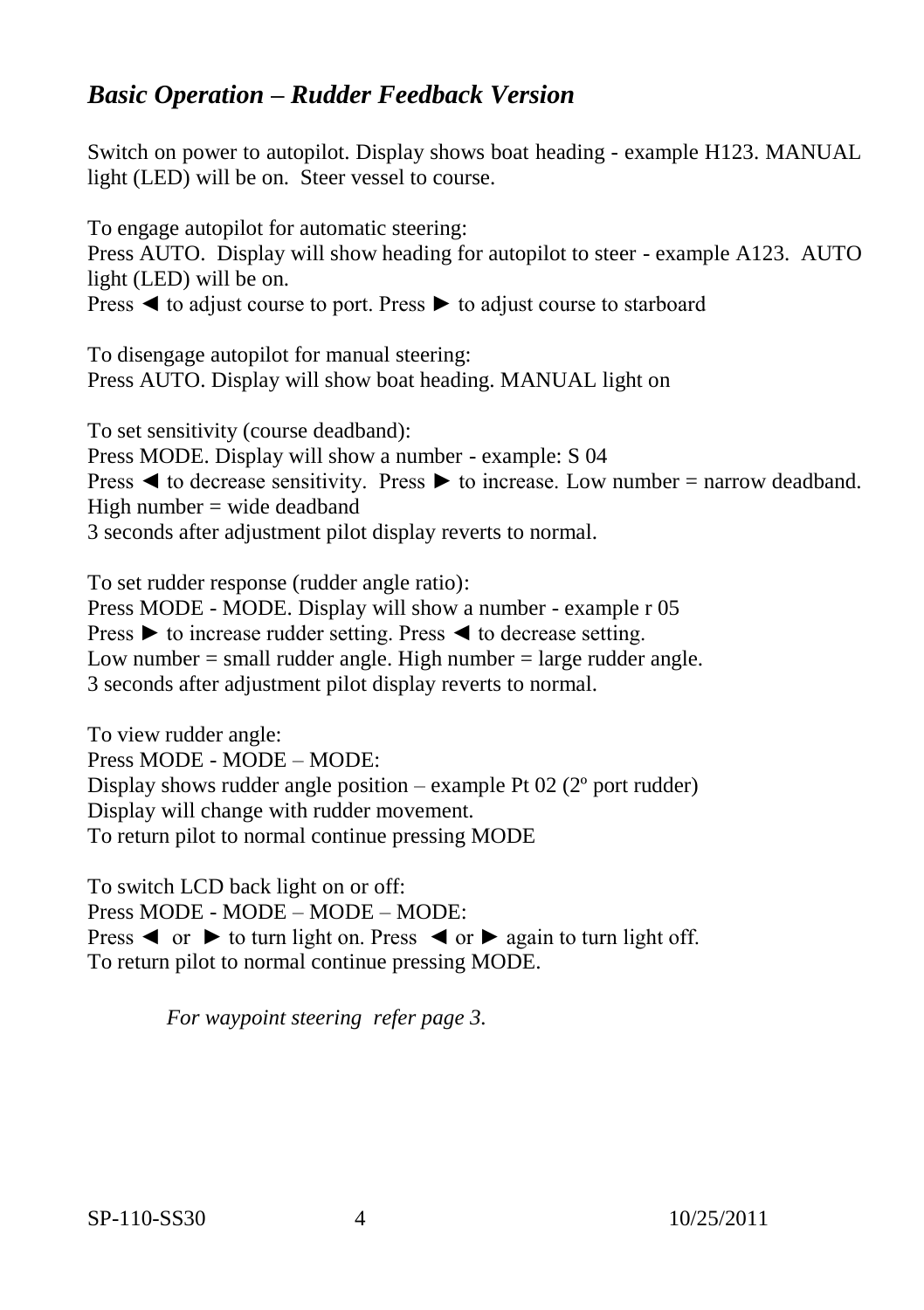## *Jog Steering*

Switch on power to autopilot. Display shows boat heading - example H123. MANUAL light (LED) will be on.

To operate steering: Press ◄ to turn rudder to port. Press ► to turn rudder to starboard.

> **NOTE.** *Do not press either* ◄ *or* ► *for more than 4 seconds as the rudder may drive hard over into the stops*. *Driving the steering into the physical stops will damage your autopilot*

### *Wind Operation*

**ATTENTION!** *Wind operation is available only if wind data is supplied from a wind system which provides NMEA output - \$\*\*MWV. If the wind data is interrupted for more than 10 seconds, the pilot returns to basic operation mode ( MANUAL).*

Switch on power to autopilot. Display shows boat heading - example H123. MANUAL light (LED) will be on. Steer vessel to course.

To engage Wind mode:

Press  $\blacktriangleleft$  and  $\blacktriangleright$  buttons together. Display shows relative\* wind direction – example P030 - this indicates wind direction at 030º on the port bow. – example S030 - this indicates wind direction at 030º on starboard bow.

\* *Depending on boat speed*. *If boat has speed forward then wind is apparent*

Steer boat to initial tack course.

Press AUTO to engage autopilot.

Example 1. Wind direction is  $045^\circ$  on port side display shows P045. Press  $\blacktriangleleft$  for 3 seconds. Boat will alter course (tack) until wind direction is at 045º starboard and display will show S045. Total tack angle is 90º.

Example 2. Wind direction is 035º on starboard side display shows S035.

Press ► for 3 seconds. Boat will alter course (tack) until wind direction is at 035º on port side and display will show P035. Tack angle is 70º.

Tack angle can be adjusted in small amounts by pressing  $\triangleleft$  or  $\triangleright$  momentarily. Each press alters angle by 1º in relevant direction. Maximum tack angle recommended is for wind direction of 045º port to 045º starboard.

SP-110-SS30 5 10/25/2011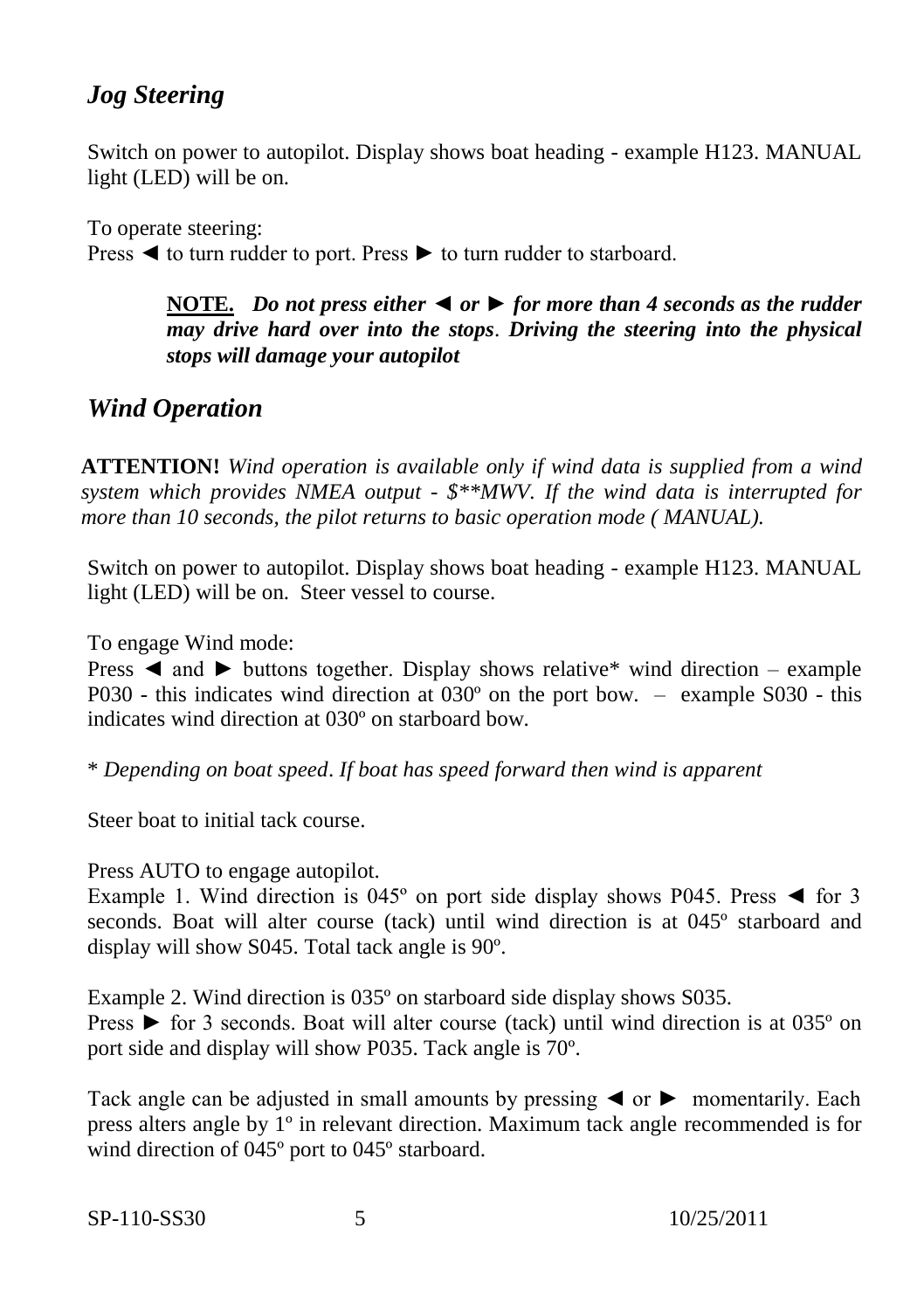## *GPS as a Heading Source (no Compass)*

A compass is not used with this system.

Display will show COG heading from GPS – example C123. If a compass is reconnected the display will change to compass heading – example H123.

*Refer to Basic Operation pages 3 or 4 to use the pilot.* 

#### *Basic Trouble Shooting*

#### **Display does not indicate**

- Check supply voltage is 12 volts DC (Red and Black)
- Check in-line fuse

#### **Display shows heading but rudder does not move when AUTO is selected**

- Check MANUAL light is on.
- Press AUTO. Check AUTO light is on
- Check voltage at the motor connections (yellow & yellow/black wires) when  $\blacktriangleleft$  or  $\blacktriangleright$  is pressed several times.
- Check motor or pump set wiring
- Check motor brushes
- Check the hydraulic system:
	- 1. Ensure there is sufficient hydraulic fluid.
	- 2. Purge the system of possible air locks / contamination.
	- 3. Ensure that any flow restricting valves are not completely closed.
	- 4. Check all pipe connections for leaks.

#### **Autopilot cannot be used in Wind Steering Mode**

- Check Wind Speed & Direction system is switched on
- Check wire connections from wind system to autopilot

If any fault cannot be found, consult your dealer.